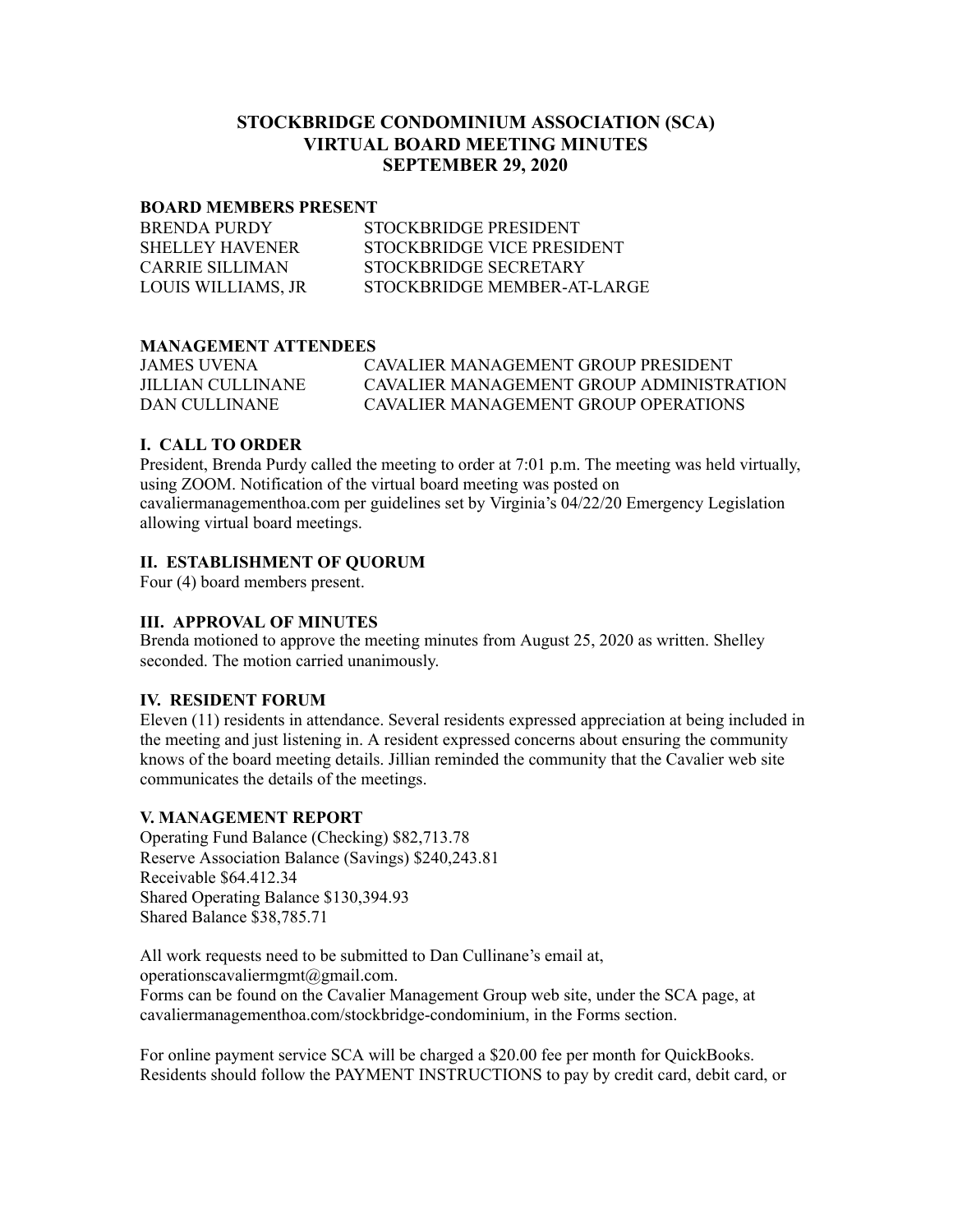ACH transfer. All billing related inquiries should be sent to Jillian Cullinane's email at [jilliancavaliermgmt@gmail.com.](mailto:jilliancavaliermgmt@gmail.com)

# **VII. OLD BUSINESS**

Water bills for the pool for July - August, 2020. The high usage amount cause(s) were not identified. The bills were approved for payment.

- PWCSA Water Bills
	- A/C#: 3028275, \$3133.15 for 7/10/20-8/10/20
	- A/C#: 3028276, \$4809.50 for 7/10/20-8/10/20
	- Motion to approve both bills for payment: Brenda, 2nd: Shelley, all in favor, motion passed unanimously

Guzman bill for leak repair was presented.

● Guzman and Company, Inv. 08262020, \$365.00: Motion to approve for payment: Brenda, 2nd: Carrie, all in favor, motion passed unanimously

Shelley' reimbursement for \$39.67 was presented.

• Shelley's reimbursement for \$39.67 (repairs to unit on  $9/3/20$ ), Motion to approve: Brenda, 2nd: Louis, all in favor, motion passed unanimously

Pool closing/winterization proposals were presented.

- Commonwealth Aquatics, Quote#: 119571, \$922.17
- $\bullet$  MGN Pools, Proposal#1, \$750.00
- Sunset Pool Management, Proposal#29114, \$1150.00
- HA Pools will winterize for free if we select HA Pools' 2021 contract
- Motion to accept HA Pools for winterization as long as they will to write winterizing into their 2021 contract, if not, select Commonwealth for winterization: Shelley, 2nd: Brenda, all in favor, motion passed unanimously

## **VIII. NEW BUSINESS**

Guzman proposal for 2020-2021 snow removal was presented.

• Motion to accept: Shelley, 2nd: Brenda, all in favor, motion passed unanimously

World Cleaning & Restoration proposals for several projects were presented.

- World Cleaning & Restoration proposal
	- 9/2/20 proposal, Total: \$8720.00
		- TABLE FOR NOW
	- 9/22/20 proposal, Total: \$750.00
		- Leak in awning: Motion to accept: Brenda, 2nd: Shelley, all in favor, motion passed unanimously
	- 9/22/20 proposal, Total: \$2,850.00 *POOL COMMITTEE*
		- Lighting at pool parking lot: Motion to approve: Brenda, 2nd: Shelley, all in favor, motion passed unanimously
	- 9/24/20 proposal, Total: \$11,375.00
		- Railings repairs Cavalier will be getting 2 more proposals
		- 16266 railing is completely broken Cavalier will get price to repair this asap

Parking lot painting/striping proposals were presented from two companies.